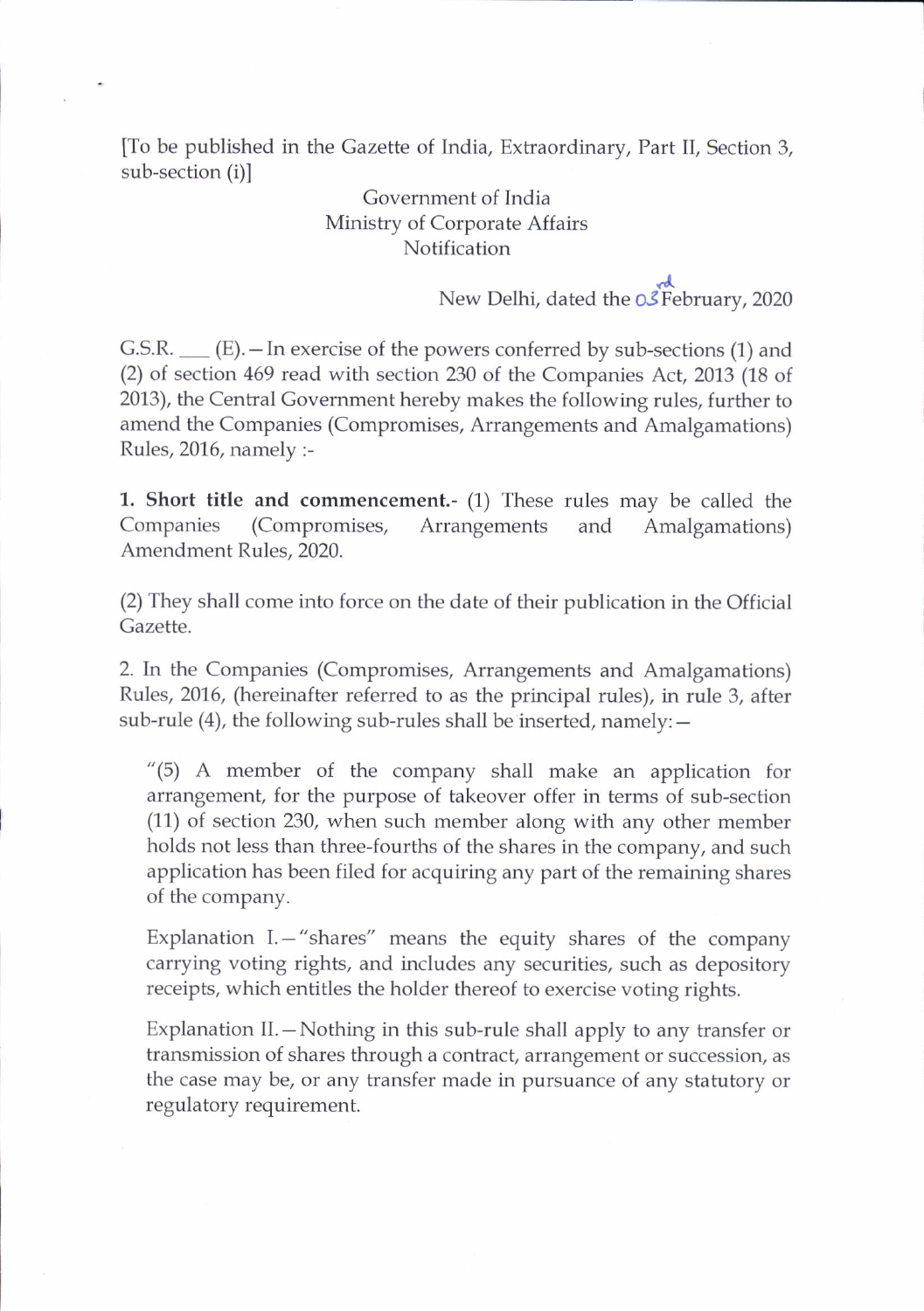- (6) An application of arrangement for takeover offer shall contain:\_
- (a) the report of a registered valuer disclosing the details of the valuation of the shares proposed to be acquired by the member after taking into account the following factors: -

(i) the highest price paid by any person or group of persons for acquisition of shares during last twelve months;

(ii) the fair price of shares of the company to be determined by the registered valuer after taking into account valuation parameters including return on net worth, book value of shares, earning per share, price earning multiple vis-à-vis the industry average, and such other parameters as are customary for valuation of shares of such companies.

(b) details of a bank account, to be opened separately, by the member wherein a sum of amount not Iess than one-half of total consideration of the takeover offer is deposited.".

3. In the principal rules, in Schedule of Fees, for S.No. 1, the following shall be substituted namely: $-$ 

| $11 - 1$ | Sub-section (1) of $ 3$ | Application   |     | for   Rs. $5,000/$ -". |
|----------|-------------------------|---------------|-----|------------------------|
|          | section 230             | compromise    |     |                        |
|          |                         | arrangement   | and |                        |
|          |                         | amalgamation. |     |                        |

[F. No. 2/31/CAA/2013-CL.V]

 $\sqrt{2}$ 03/02/2020

(K.V.R. Murty) Joint Secretary to the Government of India

Note: The principal rules were published in the Gazette of India, extraordinary, Part II, Section 3, sub-section (i) vide number G.S.R 1134 (E), dated the 14th December, 2016 and amended vide notification number G.S.R.  $368(E)$  dated the 13<sup>th</sup> April, 2017.